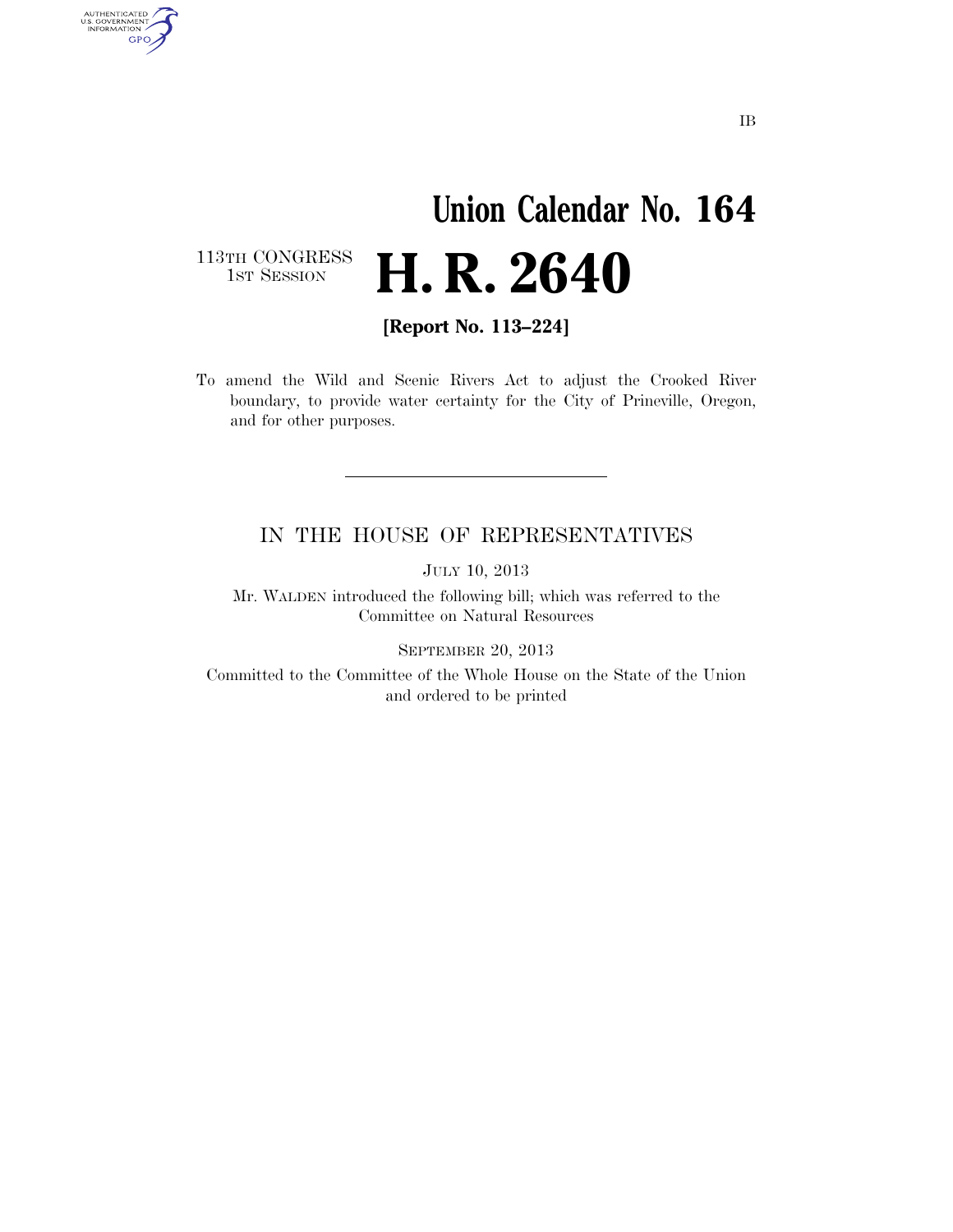### **A BILL**

2

To amend the Wild and Scenic Rivers Act to adjust the Crooked River boundary, to provide water certainty for the City of Prineville, Oregon, and for other purposes.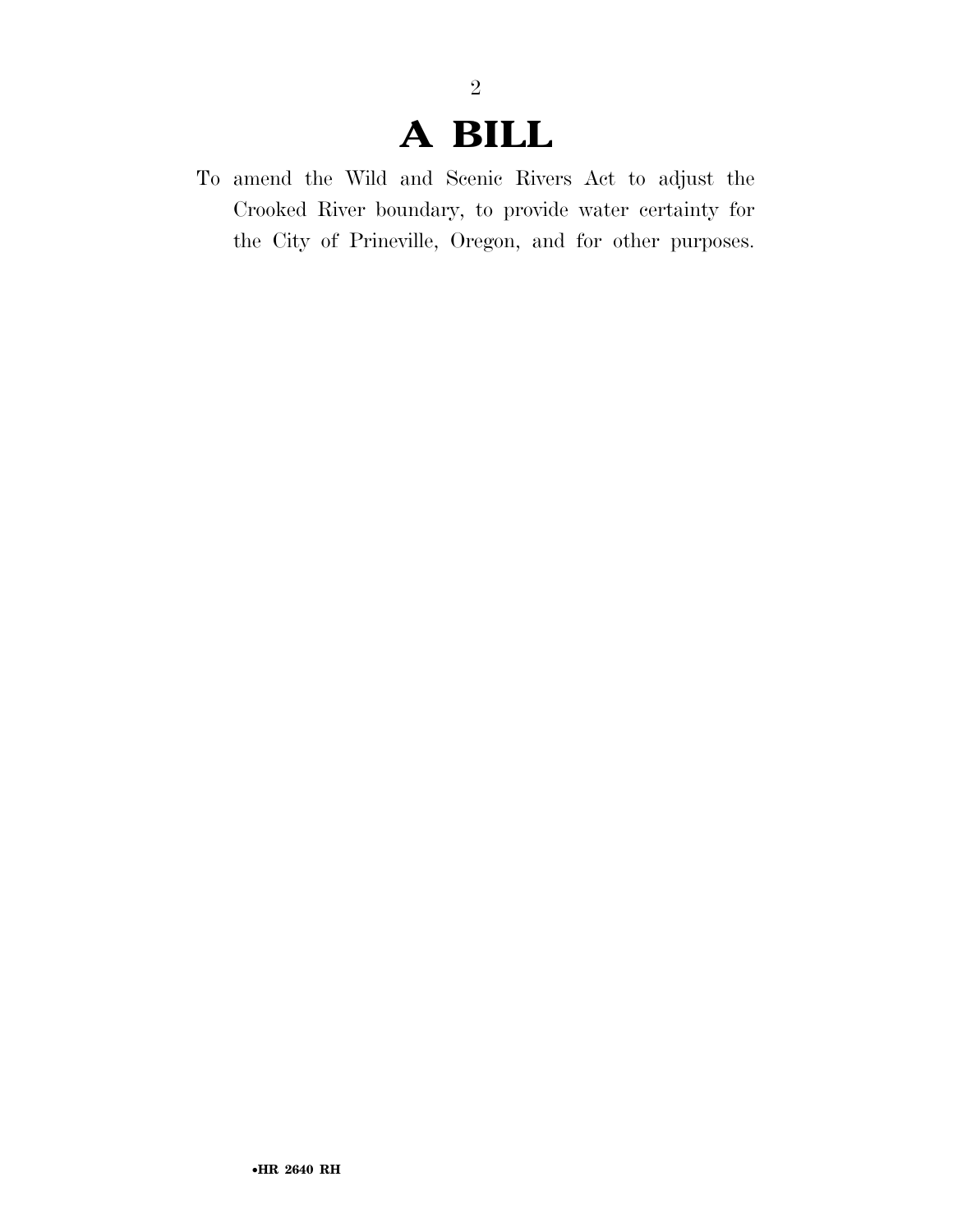| $\mathbf{1}$   | Be it enacted by the Senate and House of Representa-         |
|----------------|--------------------------------------------------------------|
| $\overline{2}$ | tives of the United States of America in Congress assembled, |
| 3              | <b>SECTION 1. SHORT TITLE.</b>                               |
| 4              | This Act may be cited as the "Central Oregon Jobs"           |
| 5              | and Water Security Act".                                     |
| 6              | SEC. 2. WILD AND SCENIC RIVER; CROOKED, OREGON.              |
| 7              | Section $3(a)(72)$ of the Wild and Scenic Rivers Act         |
| 8              | $(16 \text{ U.S.C. } 1274(a)(72))$ is amended as follows:    |
| 9              | $(1)$ By striking "15-mile" and inserting "14.75-            |
| 10             | mile".                                                       |
| 11             | $(2)$ In subparagraph $(B)$ —                                |
| 12             | $(A)$ by striking "8-mile" and all that fol-                 |
| 13             | lows through "Bowman Dam" and inserting                      |
| 14             | "7.75-mile segment from a point one-quarter                  |
| 15             | mile downstream from the toe of Bowman                       |
| 16             | Dam''; and                                                   |
| 17             | (B) by adding at the end the following:                      |
| 18             | "The developer for any hydropower develop-                   |
| 19             | ment, including turbines and appurtenant facili-             |
| 20             | ties, at Bowman Dam, in consultation with the                |
| 21             | Bureau of Land Management, shall analyze any                 |
| 22             | impacts to the Outstandingly Remarkable Val-                 |
| 23             | ues of the Wild and Scenic River that may be                 |
| 24             | caused by such development, including the fu-                |
| 25             | ture need to undertake routine and emergency                 |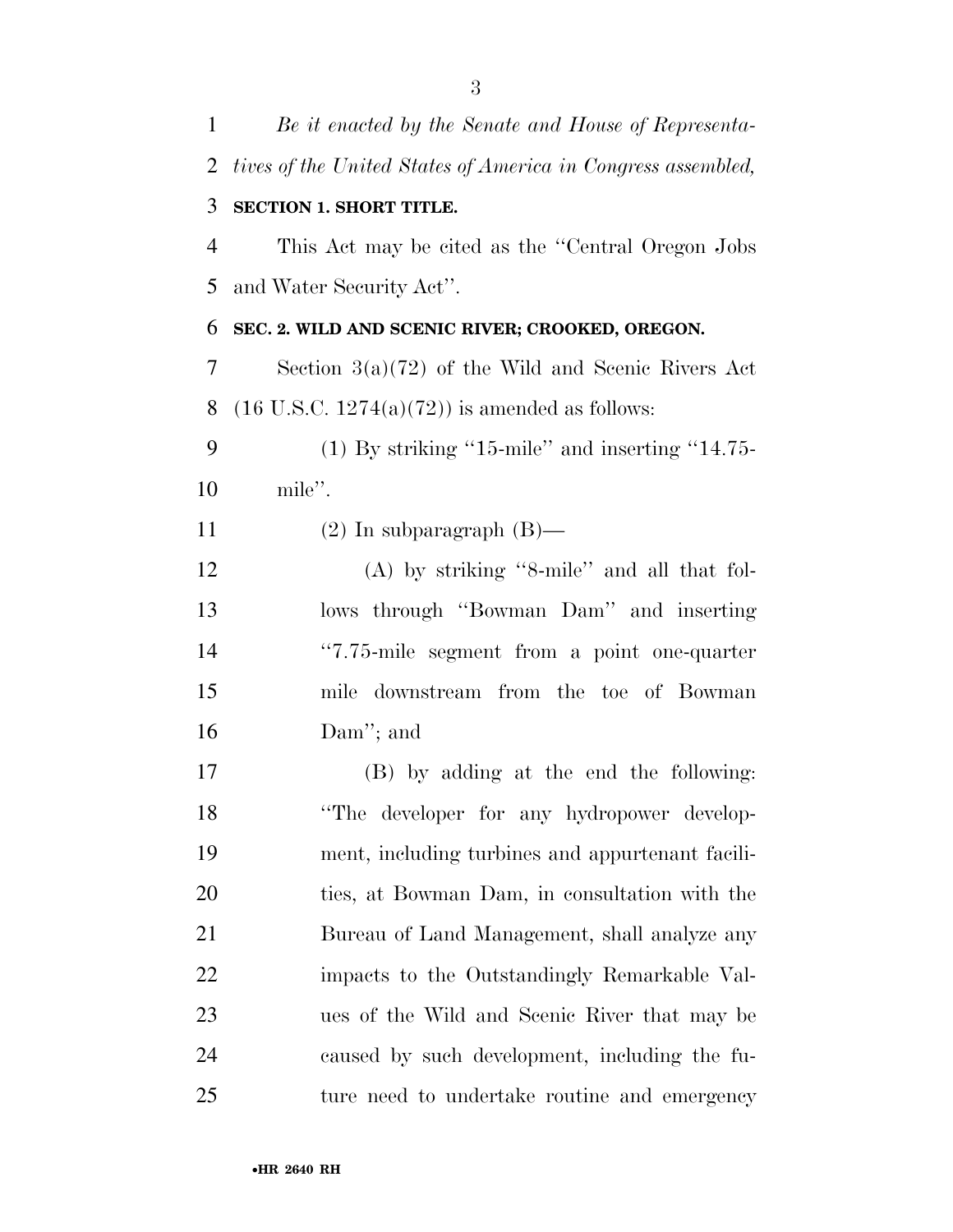| $\mathbf{1}$   | repairs, and shall propose mitigation for any            |
|----------------|----------------------------------------------------------|
| 2              | impacts as part of any license application sub-          |
| 3              | mitted to the Federal Energy Regulatory Com-             |
| $\overline{4}$ | mission.".                                               |
| 5              | SEC. 3. CITY OF PRINEVILLE WATER SUPPLY.                 |
| 6              | Section 4 of the Act of August 6, $1956$ (70 Stat.       |
|                | 7 1058), (as amended by the Acts of September 14, 1959   |
|                | 8 (73 Stat. 554), and September 18, 1964 (78 Stat. 954)) |
|                | 9 is further amended as follows:                         |

 (1) By striking ''ten cubic feet'' the first place it appears and inserting ''17 cubic feet''.

 (2) By striking ''during those months when there is no other discharge therefrom, but this re- lease may be reduced for brief temporary periods by the Secretary whenever he may find that release of the full ten cubic feet per second is harmful to the primary purpose of the project''.

 (3) By adding at the end the following: ''With- out further action by the Secretary, and as deter- mined necessary for any given year by the City of Prineville, up to seven of the 17 cubic feet per sec- ond minimum release shall also serve as mitigation for City of Prineville groundwater pumping, pursu- ant to and in a manner consistent with Oregon State law, including any shaping of the release of the up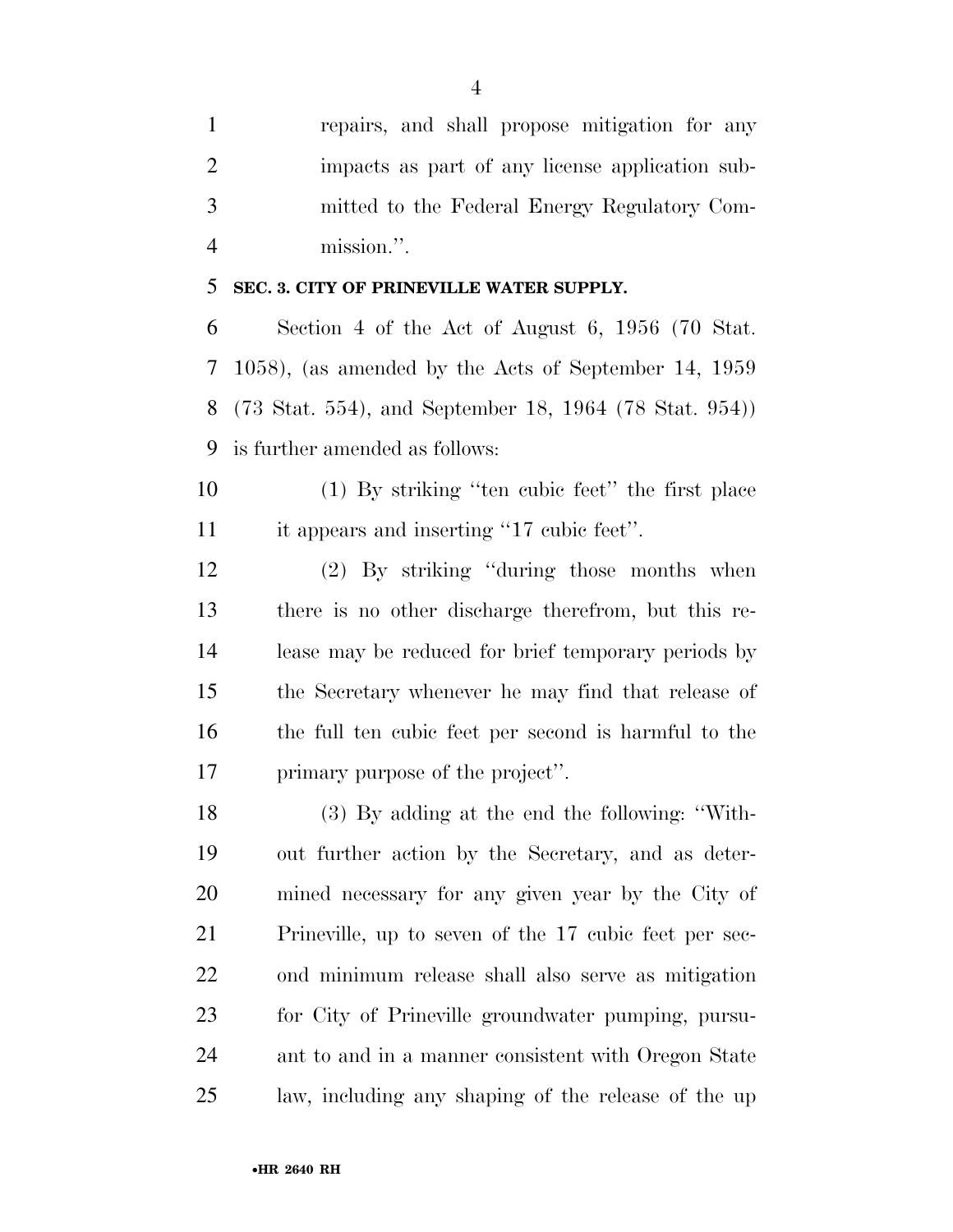to seven cubic feet per second to coincide with City of Prineville groundwater pumping as may be re- quired by the State of Oregon. As such, the Sec- retary is authorized to make applications to the State of Oregon in conjunction with the City to pro- tect these supplies instream. The City shall make payment to the Secretary for that portion of the minimum release that actually serves as mitigation pursuant to Oregon State law for the City in any given year, with the payment for any given year equal to the amount of mitigation in acre feet re- quired to offset actual City groundwater pumping for that year in accordance with Reclamation 'Water and Related Contract and Repayment Principles and Requirements', Reclamation Manual Directives and Standards PEC 05–01, dated 09/12/2006, and guid- ed by 'Economic and Environmental Principles and Guidelines for Water and Related Land Resources Implementation Studies', dated March 10, 1983. The Secretary is authorized to contract exclusively with the City for additional amounts in the future at the request of the City.''.

#### **SEC. 4. FIRST FILL PROTECTION.**

 The Act of August 6, 1956 (70 Stat. 1058), as amended by the Acts of September 14, 1959 (73 Stat.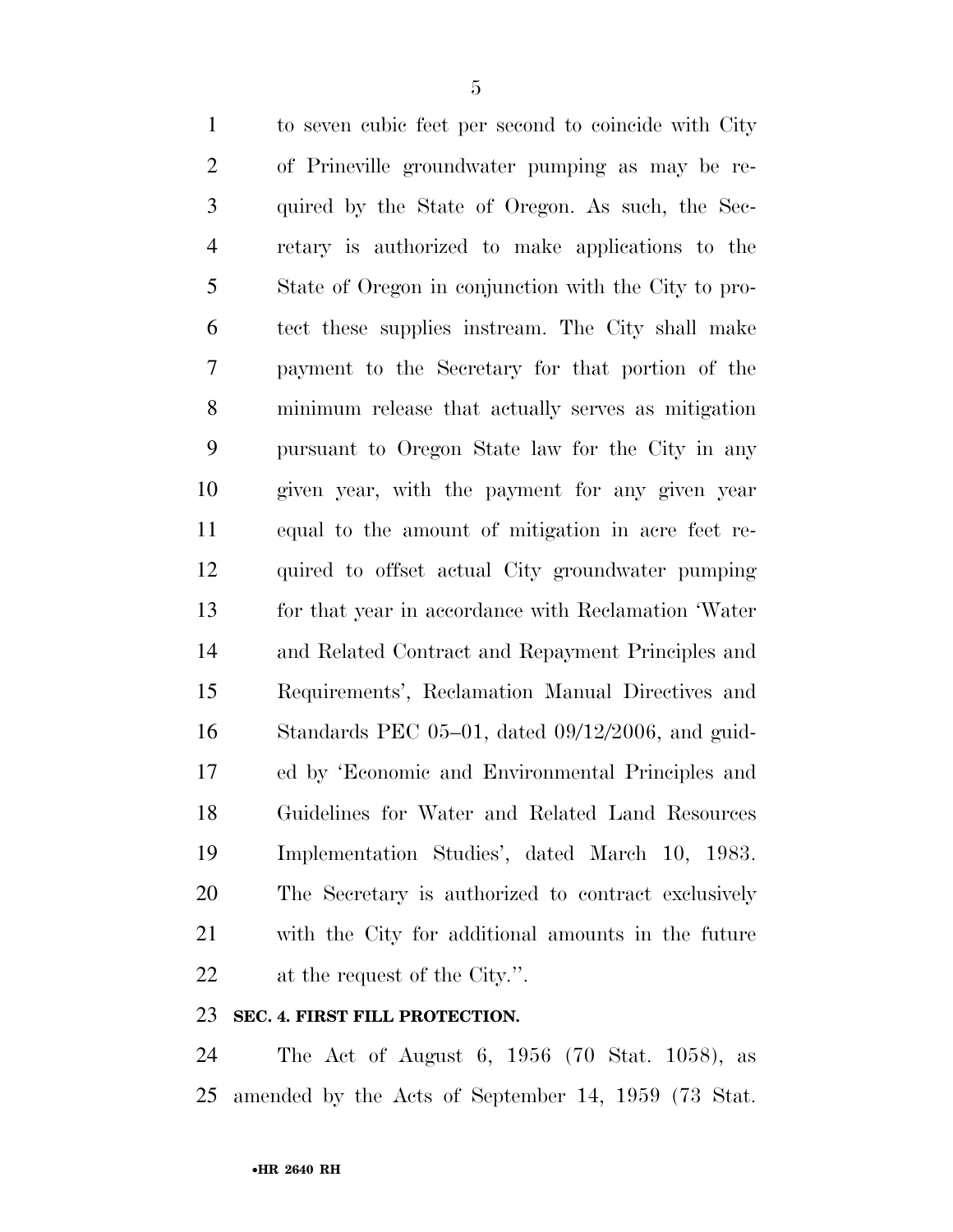554), and September 18, 1964 (78 Stat. 954), is further amended by adding at the end the following:

 ''SEC. 6. Other than the 17 cubic feet per second re- lease provided for in section 4, and subject to compliance with the Army Corps of Engineers' flood curve require- ments, the Secretary shall, on a 'first fill' priority basis, store in and release from Prineville Reservoir, whether from carryover, infill, or a combination thereof, the fol-lowing:

10 ''(1) 68,273 acre feet of water annually to fulfill all 16 Bureau of Reclamation contracts existing as of January 1, 2011, and up to 2,740 acre feet of water annually to supply the McKay Creek lands as provided for in section 5 of this Act.

 ''(2) Not more than 10,000 acre feet of water annually, to be made available to the North Unit Ir- rigation District pursuant to a Temporary Water Service Contract, upon the request of the North Unit Irrigation District, consistent with the same terms and conditions as prior such contracts be- tween the District and the Bureau of Reclamation. ''SEC. 7. Except as otherwise provided in this Act, nothing in this Act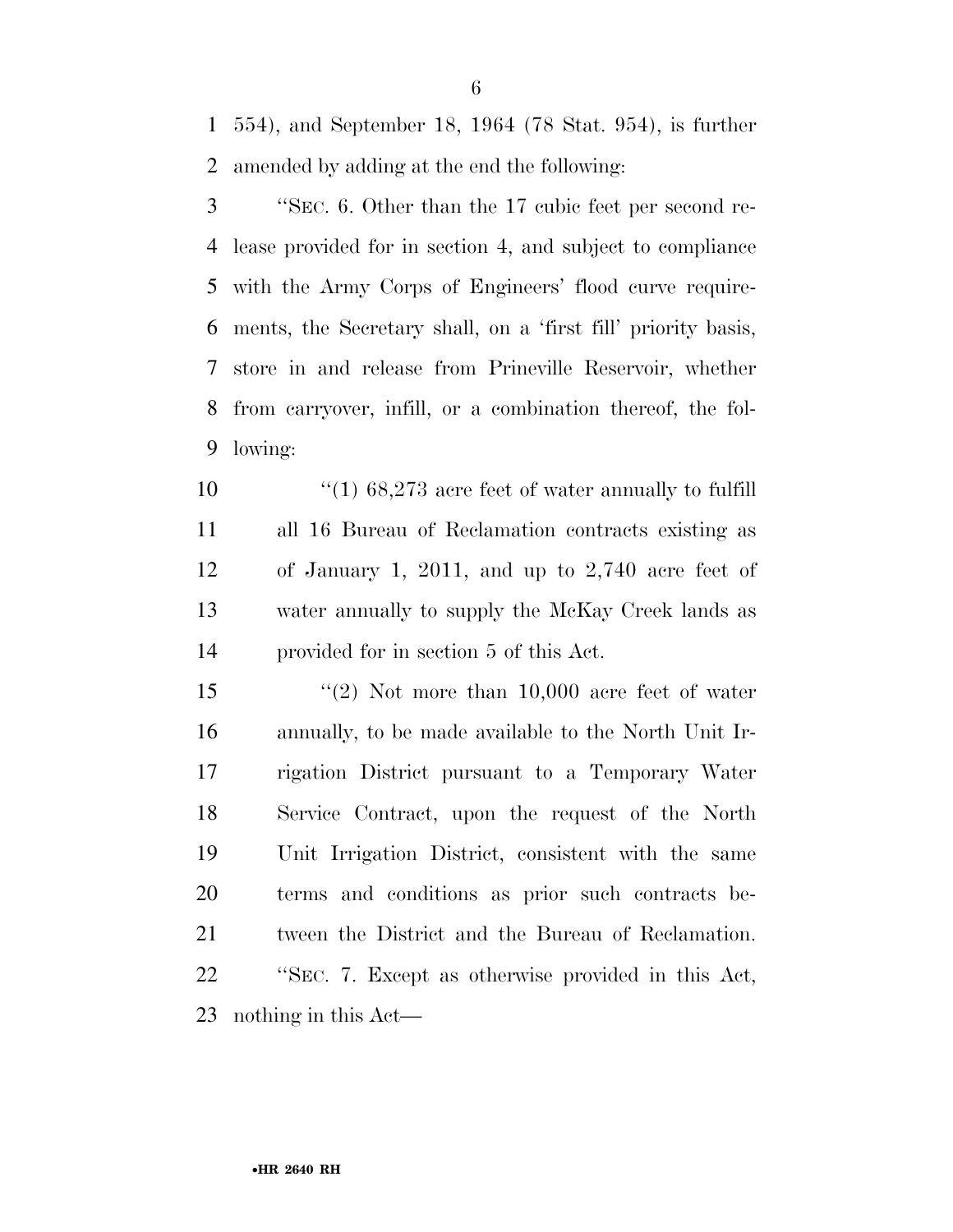1 ''(1) modifies contractual rights that may exist between contractors and the United States under Reclamation contracts;

4  $\frac{u(2)}{2}$  amends or reopens contracts referred to in paragraph (1); or

 $(3)$  modifies any rights, obligations, or require- ments that may be provided or governed by Oregon State law.''.

#### **SEC. 5. OCHOCO IRRIGATION DISTRICT.**

 (a) EARLY REPAYMENT.—Notwithstanding section 213 of the Reclamation Reform Act of 1982 (43 U.S.C. 390mm), any landowner within Ochoco Irrigation District in Oregon, may repay, at any time, the construction costs of the project facilities allocated to that landowner's lands within the district. Upon discharge, in full, of the obliga- tion for repayment of the construction costs allocated to all lands the landowner owns in the district, those lands shall not be subject to the ownership and full-cost pricing limitations of the Act of June 17, 1902 (43 U.S.C. 371 et seq.), and Acts supplemental to and amendatory of that Act, including the Reclamation Reform Act of 1982 (43 U.S.C. 390aa et seq.).

 (b) CERTIFICATION.—Upon the request of a land- owner who has repaid, in full, the construction costs of the project facilities allocated to that landowner's lands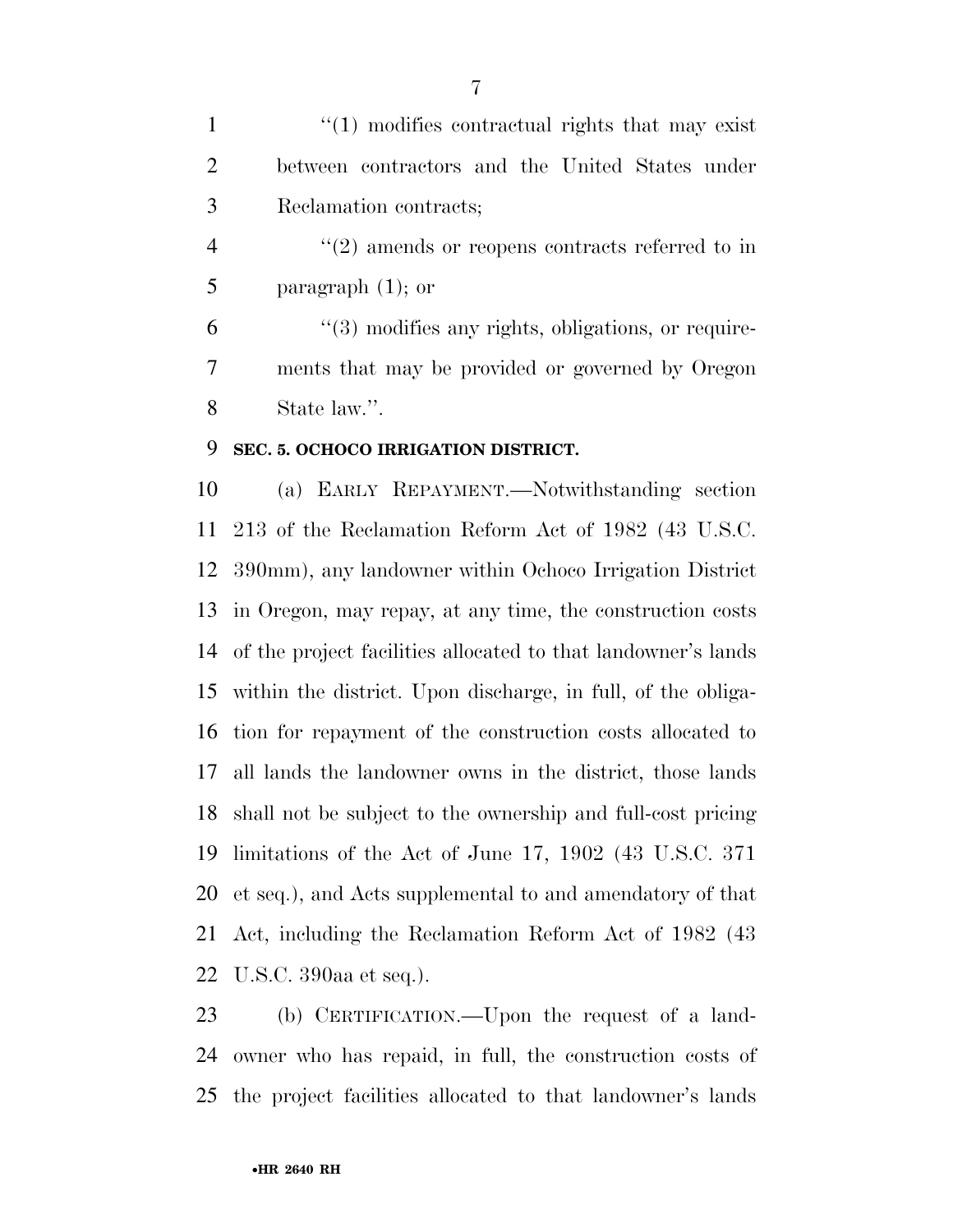owned within the district, the Secretary of the Interior shall provide the certification provided for in subsection (b)(1) of section 213 of the Reclamation Reform Act of 4 1982 (43 U.S.C. 390mm(b)(1)).

 (c) CONTRACT AMENDMENT.—On approval of the district directors and notwithstanding project authorizing legislation to the contrary, the district's reclamation con- tracts are modified, without further action by the Sec-retary of the Interior, to—

 (1) authorize the use of water for instream pur- poses, including fish or wildlife purposes, in order for the district to engage in, or take advantage of, conserved water projects and temporary instream leasing as authorized by Oregon State law;

 (2) include within the district boundary ap- proximately 2,742 acres in the vicinity of McKay Creek, resulting in a total of approximately 44,937 acres within the district boundary;

 (3) classify as irrigable approximately 685 acres within the approximately 2,742 acres of included lands in the vicinity of McKay Creek, where the ap- proximately 685 acres are authorized to receive irri- gation water pursuant to water rights issued by the State of Oregon and have in the past received water pursuant to such State water rights; and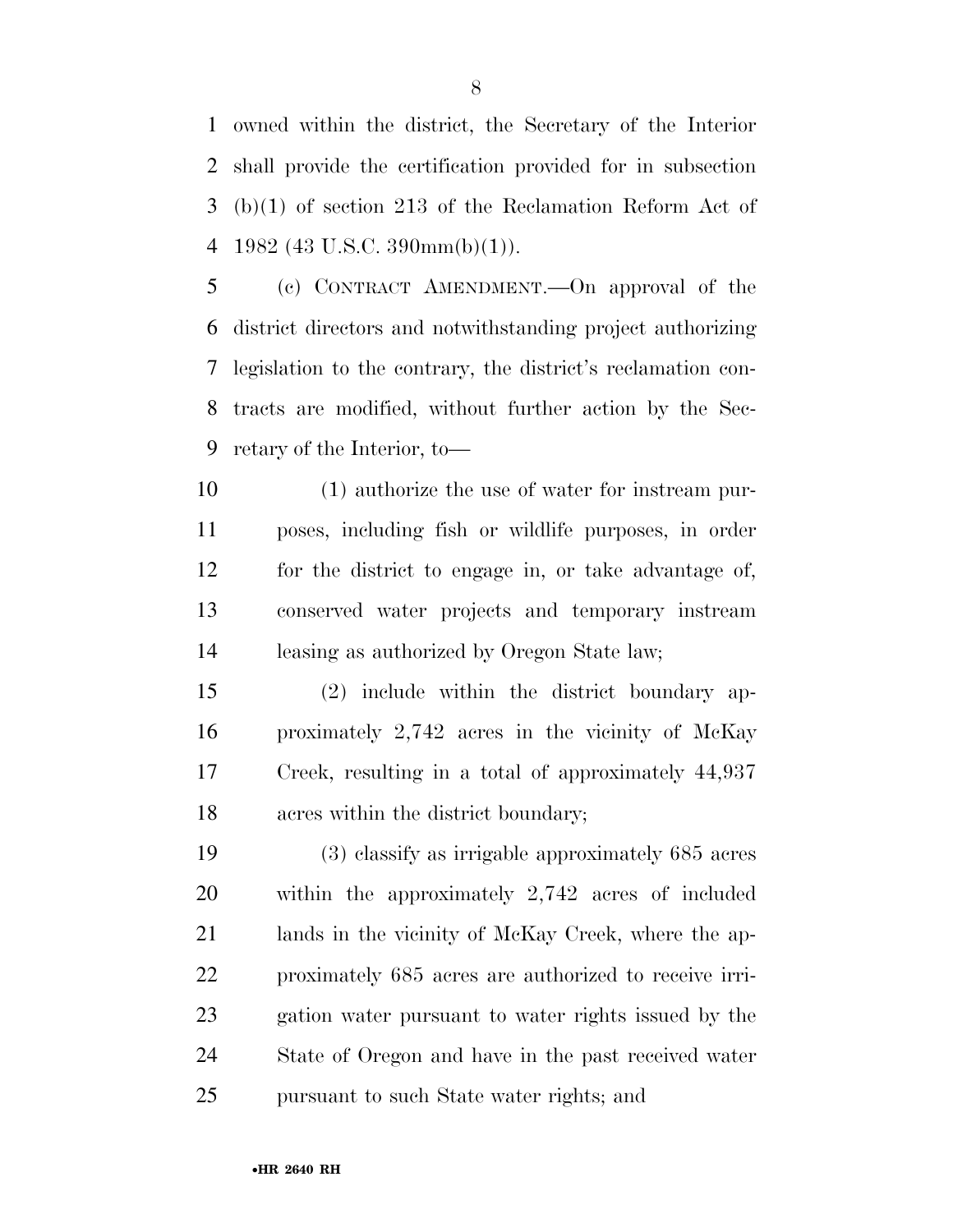(4) provide the district with stored water from Prineville Reservoir for purposes of supplying up to the approximately 685 acres of lands added within the district boundary and classified as irrigable under paragraphs (2) and (3), with such stored water to be supplied on an acre-per-acre basis con- tingent on the transfer of existing appurtenant McKay Creek water rights to instream use and the State's issuance of water rights for the use of stored water.

 (d) LIMITATION.—Except as otherwise provided in subsections (a) and (c), nothing in this section shall be construed to—

 (1) modify contractual rights that may exist be- tween the district and the United States under the district's Reclamation contracts;

 (2) amend or reopen the contracts referred to in paragraph (1); or

 (3) modify any rights, obligations or relation- ships that may exist between the district and its landowners as may be provided or governed by Or-egon State law.